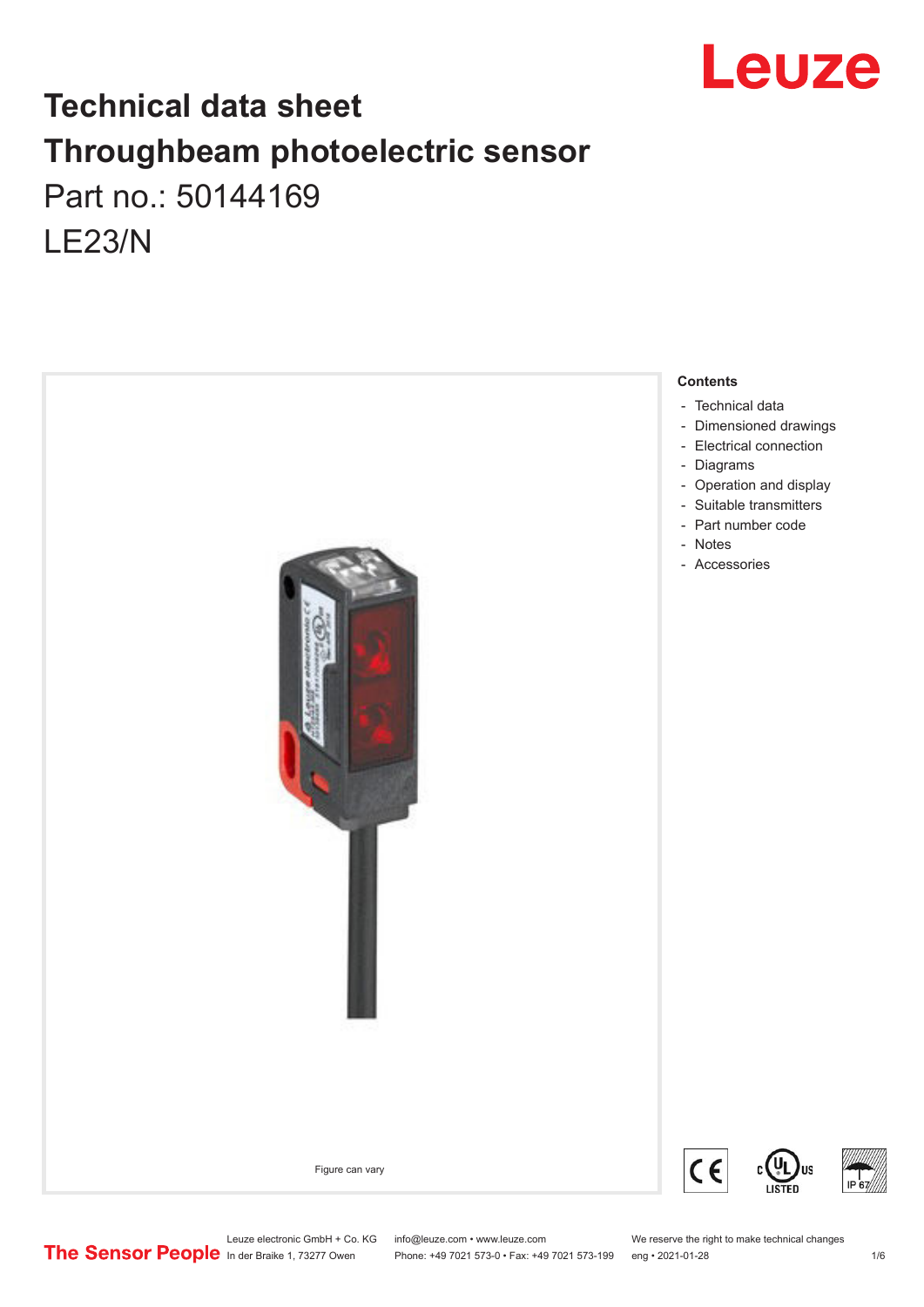# <span id="page-1-0"></span>**Technical data**

# Leuze

#### **Basic data**

| <b>Series</b>       | 23                    |
|---------------------|-----------------------|
| Operating principle | Throughbeam principle |
| Device type         | Receiver              |

#### **Optical data Operating range Operating range Operating range limit Operating range limit**

| Guaranteed operating range |
|----------------------------|
| $0 \dots 8$ m              |
| Typical operating range    |
| 10m                        |

#### **Electrical data**

| <b>Protective circuit</b> |  |
|---------------------------|--|
|                           |  |

Polarity reversal protection Short circuit protected

| Performance data              |                                     |
|-------------------------------|-------------------------------------|
| Supply voltage U <sub>B</sub> | 10  30 V, DC, Incl. residual ripple |
| <b>Residual ripple</b>        | 0  15 %, From $U_{\rm B}$           |
| <b>Open-circuit current</b>   | $015$ mA                            |
|                               |                                     |

#### **Outputs**

**Number of digital switching outputs** 1 Piece(s)

| <b>Switching outputs</b>                              |                     |
|-------------------------------------------------------|---------------------|
| Voltage type                                          | DC.                 |
| Switching current, max.                               | 100 mA              |
| Switching voltage                                     | high: ≥( $U_B$ -2V) |
|                                                       | Low: ≤2V            |
| <b>Switching output 1</b><br><b>Switching element</b> | Transistor, NPN     |
| <b>Switching principle</b>                            | Dark switching      |
| ning                                                  |                     |

#### **Timing**

**Switching frequency** 500 Hz **Response time** 1 ms **Readiness delay** 300 ms

**Connection**

| <b>Connection 1</b>         |                     |
|-----------------------------|---------------------|
| <b>Function</b>             | Signal OUT          |
|                             | Voltage supply      |
| <b>Type of connection</b>   | Cable               |
| Cable length                | 2,000 mm            |
| <b>Sheathing material</b>   | <b>PUR</b>          |
| Cable color                 | <b>Black</b>        |
| <b>Number of conductors</b> | 3-wire              |
| Wire cross section          | $0.14 \text{ mm}^2$ |

#### **Mechanical data Dimension (W x H x L)** 11.4 mm x 34.2 mm x 18.3 mm **Housing material** Plastic **Plastic housing** PC-ABS **Lens cover material** Plastic / PMMA **Net weight** 50 g **Housing color** Black Red **Operation and display Type of display** LED **Number of LEDs** 2 Piece(s) **Environmental data** Ambient temperature, operation  $-40...60$  °C **Ambient temperature, storage**  $-40$  ... 70 °C **Certifications Degree of protection** IP 67 **Protection class** III **Certifications** c UL US **Standards applied** IEC 60947-5-2 **Classification Customs tariff number** 85365019 **eCl@ss 5.1.4** 27270901 **eCl@ss 8.0** 27270901 **eCl@ss 9.0** 27270901 **eCl@ss 10.0** 27270901

| eCl@ss 11.0     | 27270901 |
|-----------------|----------|
| <b>ETIM 5.0</b> | EC002716 |
| <b>ETIM 6.0</b> | EC002716 |
| <b>ETIM 7.0</b> | EC002716 |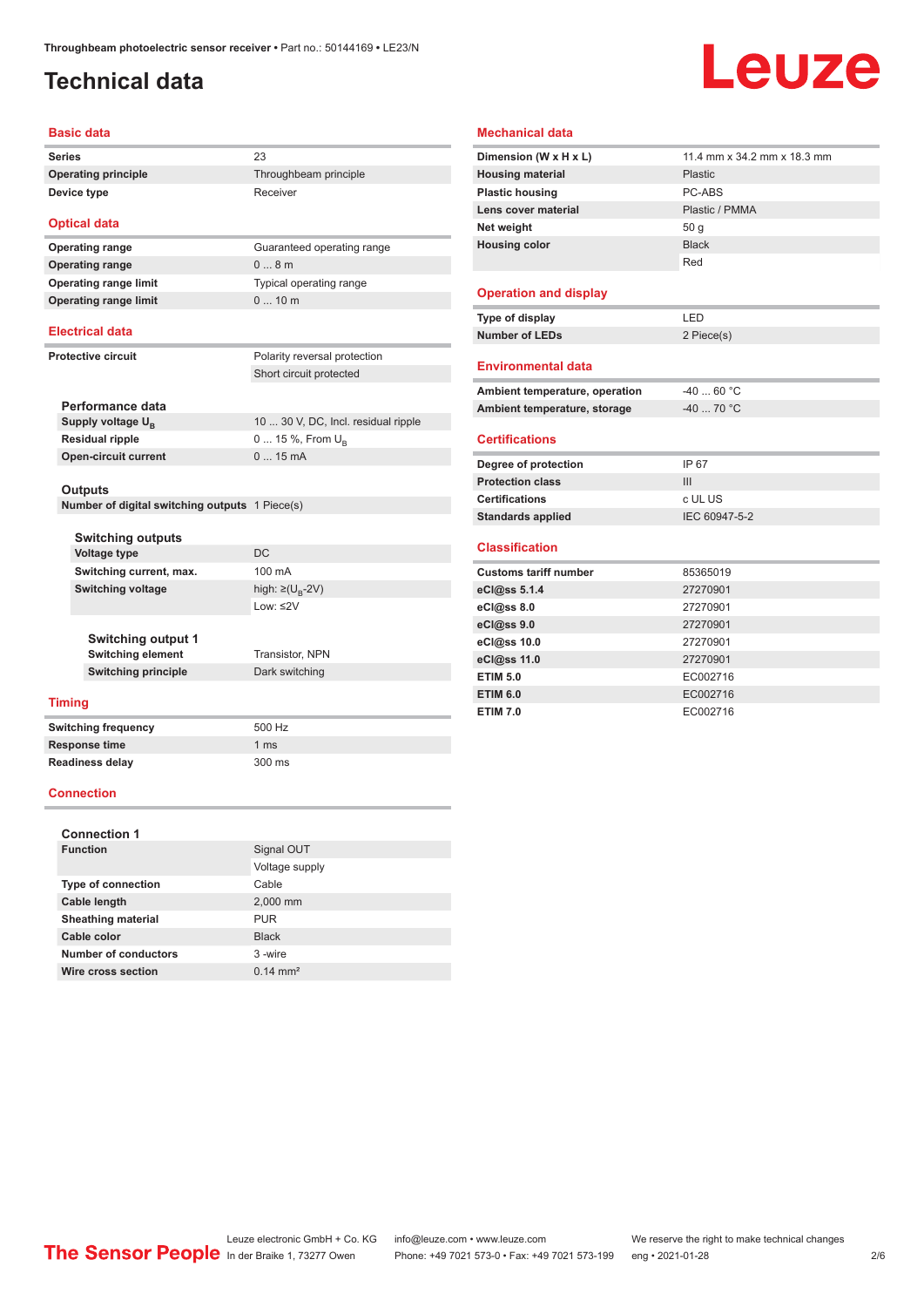## <span id="page-2-0"></span>**Dimensioned drawings**

All dimensions in millimeters



# **Electrical connection**

**Connection 1**

| <b>Function</b>             | Signal OUT          |  |
|-----------------------------|---------------------|--|
|                             | Voltage supply      |  |
| Type of connection          | Cable               |  |
| Cable length                | 2,000 mm            |  |
| <b>Sheathing material</b>   | <b>PUR</b>          |  |
| Cable color                 | <b>Black</b>        |  |
| <b>Number of conductors</b> | 3-wire              |  |
| Wire cross section          | $0.14 \text{ mm}^2$ |  |

#### **Conductor color Conductor assignment**

| <b>Brown</b> | V+               |
|--------------|------------------|
| <b>Black</b> | OUT <sub>1</sub> |
| <b>Blue</b>  | <b>GND</b>       |

Leuze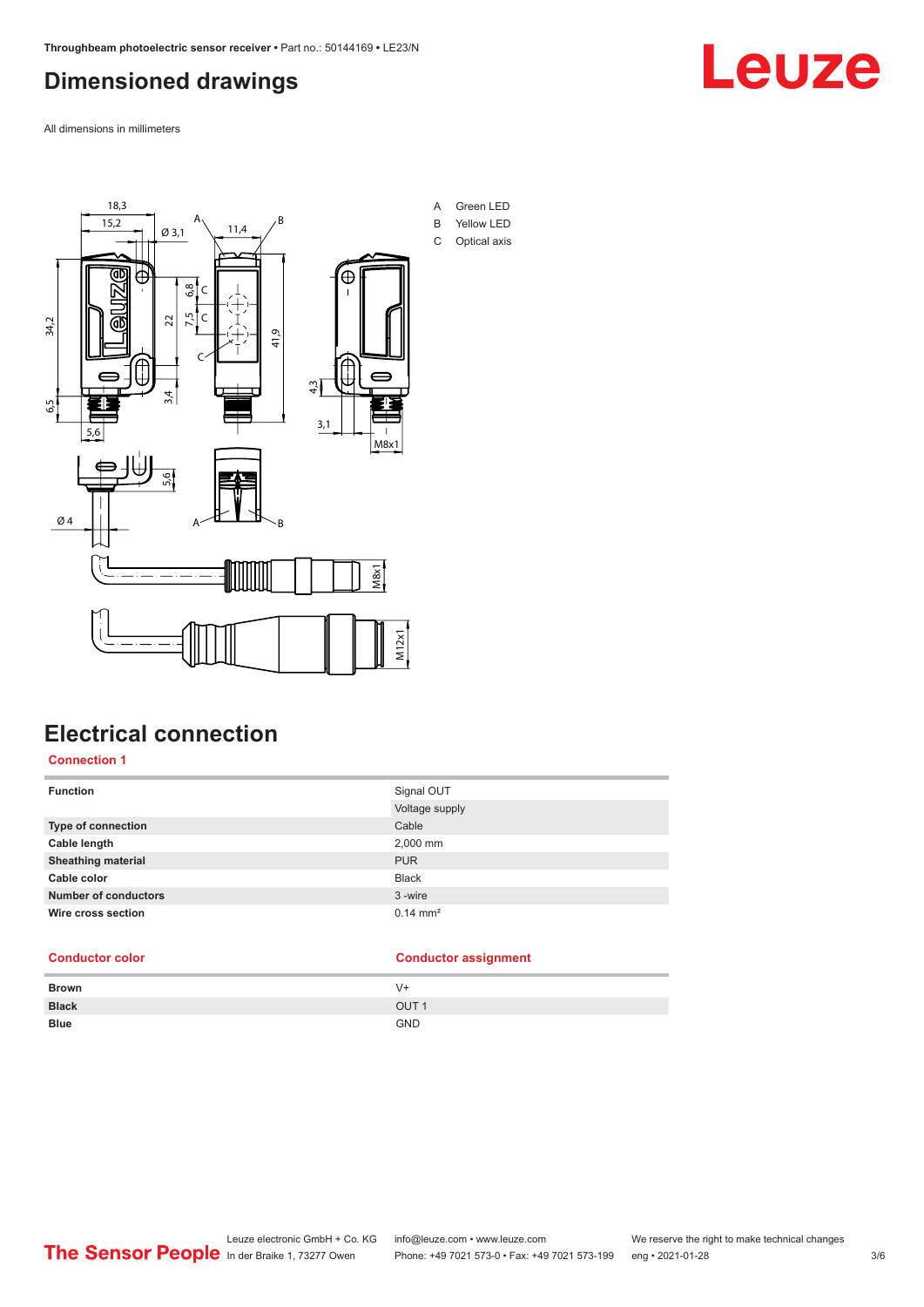#### <span id="page-3-0"></span>**Diagrams**

# Leuze

Typ. response behavior



# **Operation and display**

| <b>LED</b>     | <b>Display</b>           | <b>Meaning</b>        |
|----------------|--------------------------|-----------------------|
|                | Yellow, continuous light | Light path free       |
|                | Yellow, flashing         | No function reserve   |
| $\overline{2}$ | Green, continuous light  | Operational readiness |

#### **Suitable transmitters**

| Part no. | <b>Designation</b> | <b>Article</b>                                     | <b>Description</b>                                                                                                     |
|----------|--------------------|----------------------------------------------------|------------------------------------------------------------------------------------------------------------------------|
| 50138444 | LS23/XX            | Throughbeam<br>photoelectric sensor<br>transmitter | Operating range limit: 0  15 m<br>Light source: LED, Red<br>Supply voltage: DC<br>Connection: Cable, 2,000 mm, 3 -wire |

### **Part number code**

Part designation: **AAA23.GJ/ ff-HH**

| AAA23 | Operating principle / construction<br>HT23: diffuse reflection sensor with background suppression<br>PRK23: retro-reflective photoelectric sensor with polarization filter<br>LS23: throughbeam photoelectric sensor transmitter<br>LE23: throughbeam photoelectric sensor receiver<br>ET23: energetic diffuse reflection sensor<br>FT23: diffuse reflection sensor with fading |
|-------|---------------------------------------------------------------------------------------------------------------------------------------------------------------------------------------------------------------------------------------------------------------------------------------------------------------------------------------------------------------------------------|
| G     | Equipment<br>T: autocollimation principle (single lens) for highly transparent bottles without tracking                                                                                                                                                                                                                                                                         |
| J     | Operating range adjustment<br>3: teach-in via button                                                                                                                                                                                                                                                                                                                            |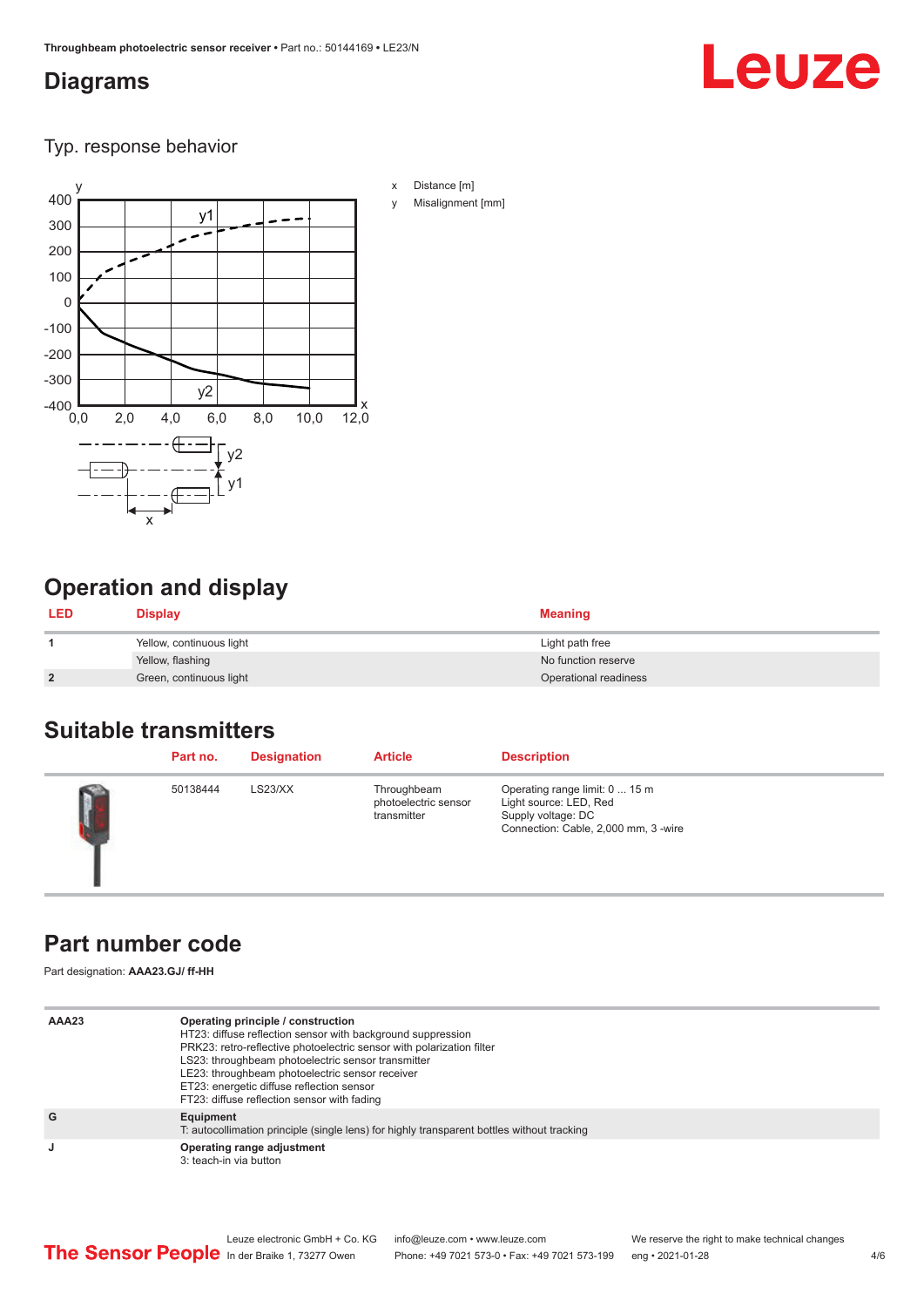### <span id="page-4-0"></span>**Part number code**

# Leuze

| ff | Switching output / function / $OUT1OUT2$ (OUT1 = pin 4, OUT2 = pin 2)<br>2: NPN transistor output, light switching<br>N: NPN transistor output, dark switching<br>4: PNP transistor output, light switching<br>P: PNP transistor output, dark switching<br>X: pin not used                        |
|----|---------------------------------------------------------------------------------------------------------------------------------------------------------------------------------------------------------------------------------------------------------------------------------------------------|
| HН | <b>Electrical connection</b><br>n/a: cable, standard length 2000 mm, 3-wire<br>M8: M8 connector, 4-pin (plug)<br>200-M12: cable, length 200 mm with M12 connector, 4-pin, axial (plug)<br>M12: M12 connector, 4-pin (plug)<br>200-M8: cable, length 200 mm with M8 connector, 4-pin, axial (plug) |
|    | <b>Note</b>                                                                                                                                                                                                                                                                                       |
|    | $\&$ A list with all available device types can be found on the Leuze website at www.leuze.com.                                                                                                                                                                                                   |

#### **Notes**

|  | Observe intended use!                                                                                                                                          |
|--|----------------------------------------------------------------------------------------------------------------------------------------------------------------|
|  | $\%$ This product is not a safety sensor and is not intended as personnel protection.<br>$\%$ The product may only be put into operation by competent persons. |
|  | $\%$ Only use the product in accordance with its intended use.                                                                                                 |



 $\%$  Only for use in "class 2" circuits

ª These proximity switches shall be used with UL Listed Cable assemblies rated 30V, 0.5A min, in the field installation, or equivalent (categories: CYJV/ CYJV7 or PVVA/PVVA7)

#### **Accessories**

### Mounting technology - Mounting brackets

| Part no. | <b>Designation</b>   | <b>Article</b>      | <b>Description</b>                                                                                                                                                                                                            |
|----------|----------------------|---------------------|-------------------------------------------------------------------------------------------------------------------------------------------------------------------------------------------------------------------------------|
| 50118542 | BT 200M.5            | Mounting bracket    | Design of mounting device: Angle, L-shape<br>Fastening, at system: Through-hole mounting<br>Mounting bracket, at device: Screw type, Suited for M3 screws<br>Type of mounting device: Adjustable<br>Material: Stainless steel |
| 50124651 | <b>BT 205M-10SET</b> | Mounting device set | Design of mounting device: Angle, L-shape<br>Fastening, at system: Through-hole mounting<br>Mounting bracket, at device: Screw type<br>Type of mounting device: Rigid<br>Material: Metal                                      |